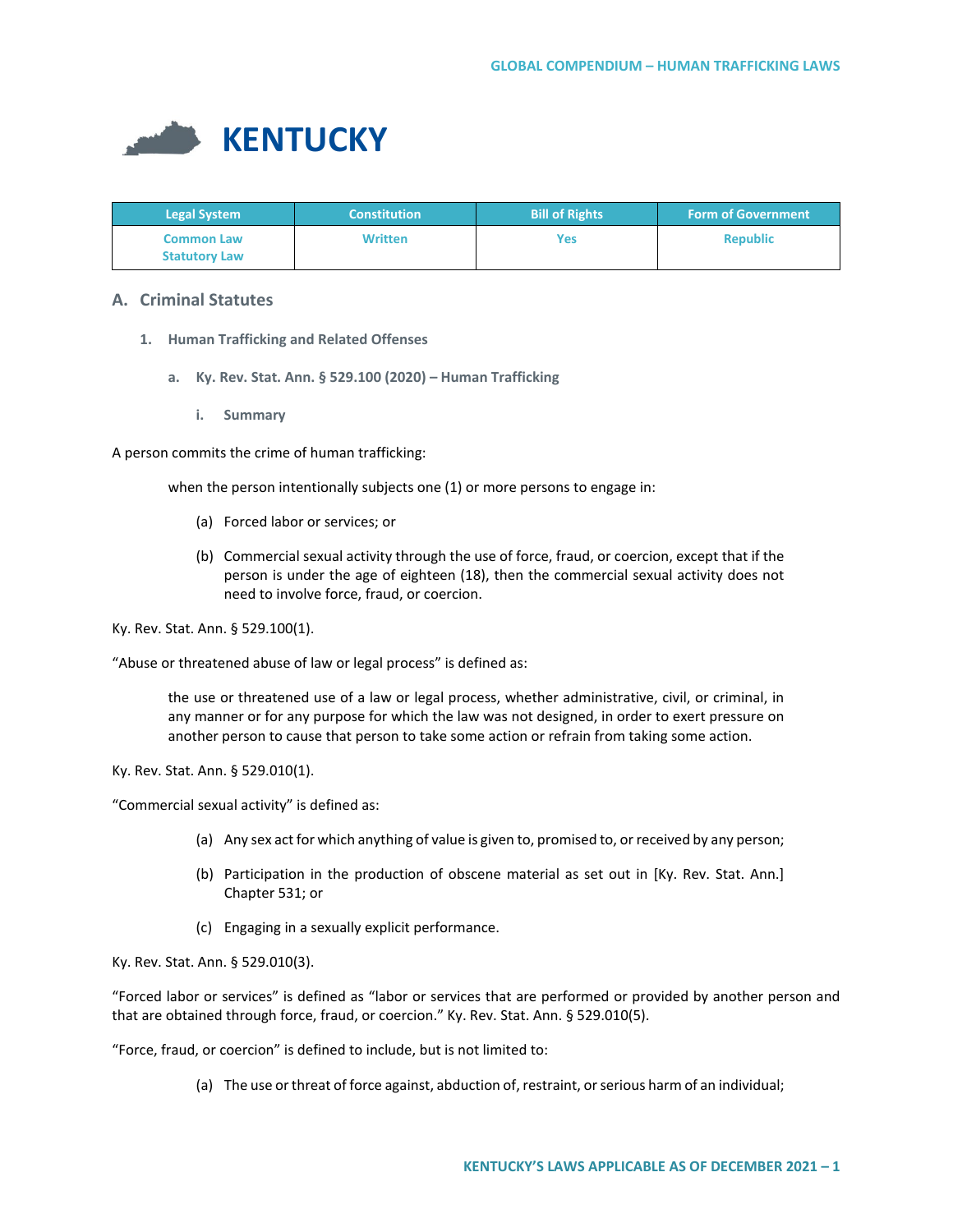- (b) The abuse or threatened abuse of the legal process;
- (c) Facilitating, controlling, or threatening to control an individual's access to a controlled substance;
- (d) Knowingly destroying, concealing, removing, confiscating, or possessing, or attempting to destroy, conceal, remove, confiscate, or possess any actual or purported passport or other immigration documents or any other actual or purported government identification documents of the person or of their family member;
- (e) Use of debt bondage; or
- (f) The use of an individual's physical or mental impairment when the impairment has a substantial adverse effect on the individual's cognitive or volitional function.

Ky. Rev. Stat. Ann. § 529.010(6).

"Minor" is defined as "a person under the age of eighteen (18) years." Ky. Rev. Stat. Ann. § 529.010(10).

"Serious harm" is defined as "any harm, whether physical or nonphysical, including psychological, financial, or reputational harm that is sufficiently serious to compel a reasonable person to perform or to continue performing commercial sexual activity in order to avoid incurring that harm." Ky. Rev. Stat. Ann. § 529.010(12).

If the prosecution for human trafficking involves commercial sexual activity, it is not a defense that:

- (a) The defendant was unaware of the minor's actual age;
- (b) The minor consented to engage in commercial sexual activity;
- (c) The intended victim of the offense is a law enforcement officer posing as a minor as part of a criminal investigation or operation;
- (d) The solicitation was unsuccessful, the conduct was not engaged in, or the law enforcement officer could not engage in the solicited offense; or
- (e) The victim is charged with an offense.

Ky. Rev. Stat. Ann. § 529.180.

**ii. Sentencing**

"Human trafficking is a Class C felony unless it involves serious physical injury to a trafficked person, in which case it is a Class B felony." Ky. Rev. Stat. Ann. § 529.100(2)(a). "If the victim is under eighteen (18) years of age, the penalty for the offense is one (1) level higher …." Ky. Rev. Stat. Ann. § 529.100(2)(b).

A Class D felony is punishable by imprisonment for one to five years. A Class C felony is punishable by imprisonment for five to 10 years. A Class B felony is punishable by imprisonment for 10 to 20 years. A Class A felony is punishable by imprisonment for 20 to 50 years, or life. Ky. Rev. Stat. Ann. § 532.060(2).

"Any person convicted of [human trafficking] shall be ordered to pay, in addition to any other fines, penalties, or applicable forfeitures, a human trafficking victims service fee of not less than ten thousand dollars ([USD] 10,000) to be remitted to the [human trafficking victims fund] …." Ky. Rev. Stat. Ann. § 529.130.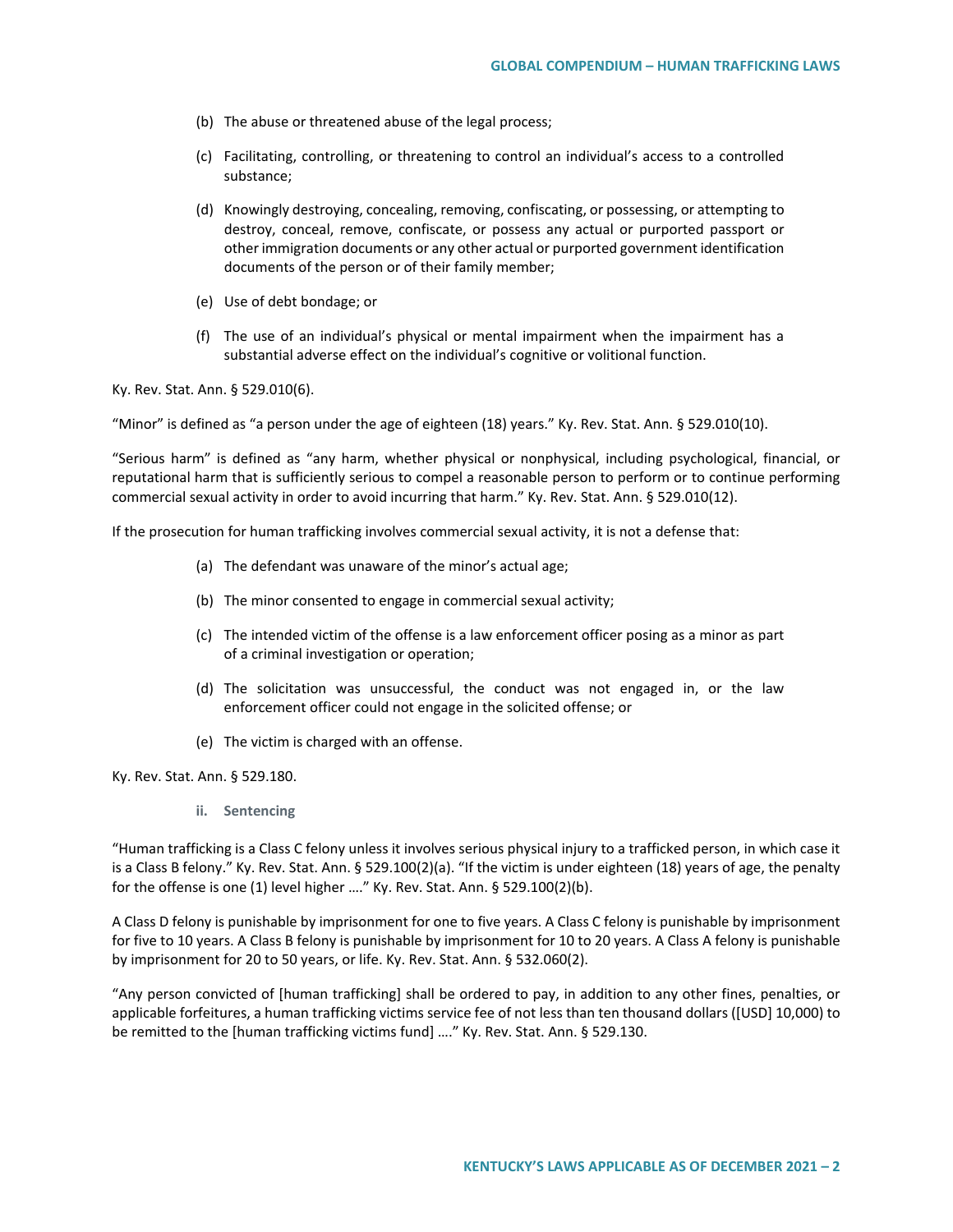**iii. Statute of Limitations**

The prosecution of this felony has no period of limitation and may be commenced at any time. Ky. Rev. Stat. Ann. § 500.050 (1).

- **b. Ky. Rev. Stat. Ann. § 529.110 (2007) – Promoting Human Trafficking**
	- **i. Summary**

A person commits the crime of promoting human trafficking:

when the person intentionally:

- (a) Benefits financially or receives anything of value from knowing participation in human trafficking; or
- (b) Recruits, entices, harbors, transports, provides, or obtains by any means, or attempts to recruit, entice, harbor, transport, provide, or obtain by any means, another person, knowing that the person will be subject to human trafficking.

Ky. Rev. Stat. Ann. § 529.110(1).

If the prosecution for promoting human trafficking involves commercial sexual activity, it is not a defense that:

- (a) The defendant was unaware of the minor's actual age;
- (b) The minor consented to engage in commercial sexual activity;
- (c) The intended victim of the offense is a law enforcement officer posing as a minor as part of a criminal investigation or operation;
- (d) The solicitation was unsuccessful, the conduct was not engaged in, or the law enforcement officer could not engage in the solicited offense; or
- (e) The victim is charged with an offense.

Ky. Rev. Stat. Ann. § 529.180.

**ii. Sentencing**

"Promoting human trafficking is a Class D felony unless a trafficking victim is under eighteen (18), in which case it is a Class C felony." Ky. Rev. Stat. Ann. § 529.110(2).

A Class D felony is punishable by imprisonment for one to five years. A Class C felony is punishable by imprisonment for five to 10 years. Ky. Rev. Stat. Ann. § 532.060(2).

"Any person convicted of [promoting human trafficking] shall be ordered to pay, in addition to any other fines, penalties, or applicable forfeitures, a human trafficking victims service fee of not less than ten thousand dollars ([USD] 10,000) to be remitted to the [human trafficking victims fund] …." Ky. Rev. Stat. Ann. § 529.130.

**iii. Statute of Limitations**

The prosecution of this felony has no period of limitation and may be commenced at any time. Ky. Rev. Stat. Ann. § 500.050(1).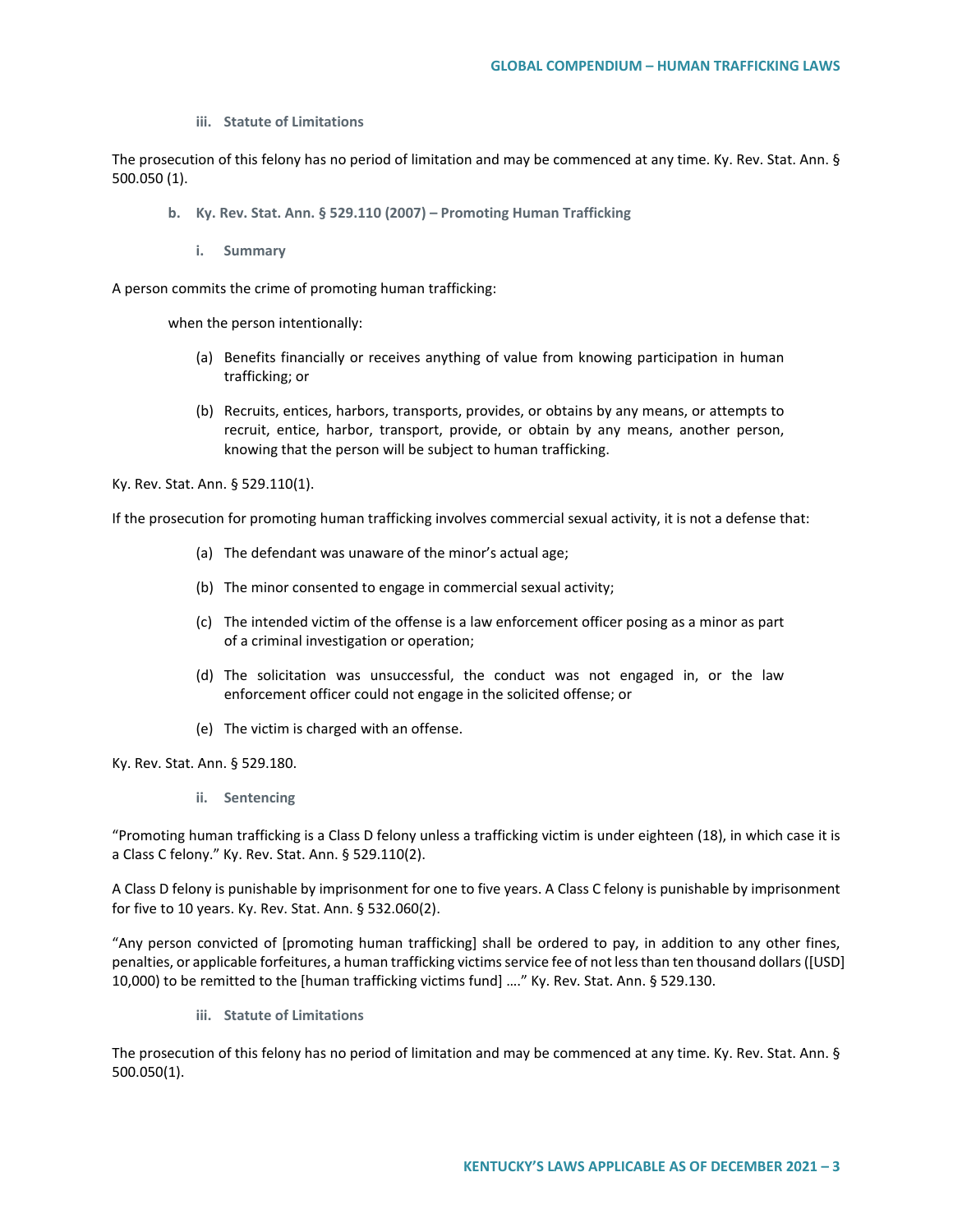**c. Ky. Rev. Stat. Ann. § 529.150 (2013) – Forfeiture** 

"All property used in connection with or acquired as a result of a violation of [Ky. Rev. Stat. Ann. §] 529.100 or 529.110 shall be subject to forfeiture." Ky. Rev. Stat. Ann. § 529.150(1).

Proceeds from forfeited assets are distributed:

- (a) Fifty percent (50%) … to the human trafficking victims fund;
- (b) Forty-two and one-half percent (42.5%) … to the law enforcement agency or agencies that seized the property, to be used for direct law enforcement purposes; and
- (c) Seven and one-half percent (7.5%) … to the Office of the Attorney General or, in the alternative, to the Prosecutors Advisory Council for deposit on behalf of the Commonwealth's attorney or county attorney who has participated in the forfeiture proceeding ….

Ky. Rev. Stat. Ann. § 529.150(2).

**d. Ky. Rev. Stat. Ann. § 529.170 (2014) – Affirmative Defense** 

"A person charged under [Chapter 529], or charged with an offense which is not a violent crime as defined in [Ky. Rev. Stat. Ann. §] 17.165, may assert being a victim of human trafficking as an affirmative defense to the charge." Ky. Rev. Stat. Ann. § 529.170.

**e. Ky. Rev. Stat. Ann. § 529.160 (2014) – Expungement** 

When a person is charged or convicted under [Chapter 529], or with an offense which is not a violent crime as defined in [Ky. Rev. Stat. Ann. §] 17.165, and the person's participation in the offense is determined to be the direct result of being a victim of human trafficking, the person may make a motion in the court in which the charges were filed to expunge all records of the offense.

Ky. Rev. Stat. Ann. § 529.160. A violent crime under Ky. Rev. Stat. Ann. § 17.165 is defined as "a conviction of or guilty plea to the commission of a capital offense, Class A felony, or Class B felony involving the death of the victim, or rape in the first degree or sodomy in the first degree of the victim or serious physical injury to a victim." Ky. Rev. Stat. Ann. §17.165.

**f. Ky. Rev. Stat. Ann. § 630.125 – Immunity for Child Trafficking Victim**

If reasonable cause exists to believe a child is a victim of human trafficking, as defined in [Ky. Rev. Stat. Ann. §] 529.010, the child shall not be charged with or adjudicated [found] guilty of a status offense related to conduct arising from the human trafficking of the child unless it is determined at a later time that the child was not a victim of human trafficking at the time of the offense.

Ky. Rev. Stat. Ann. § 630.125.

**g. Ky. Rev. Stat. Ann. § 431.063 (2007) – Trafficking Victim Not to Be Incarcerated Pending Trial** 

A victim of human trafficking shall not be held in a detention center, jail, or other secure facility pending trial for an offense arising from the human trafficking situation, except where the incarceration is found to be the least restrictive alternative to securing the appearance of that person before the court or the release of the person under any other reasonable condition would be a clear threat to public safety.

Ky. Rev. Stat. Ann. § 431.063.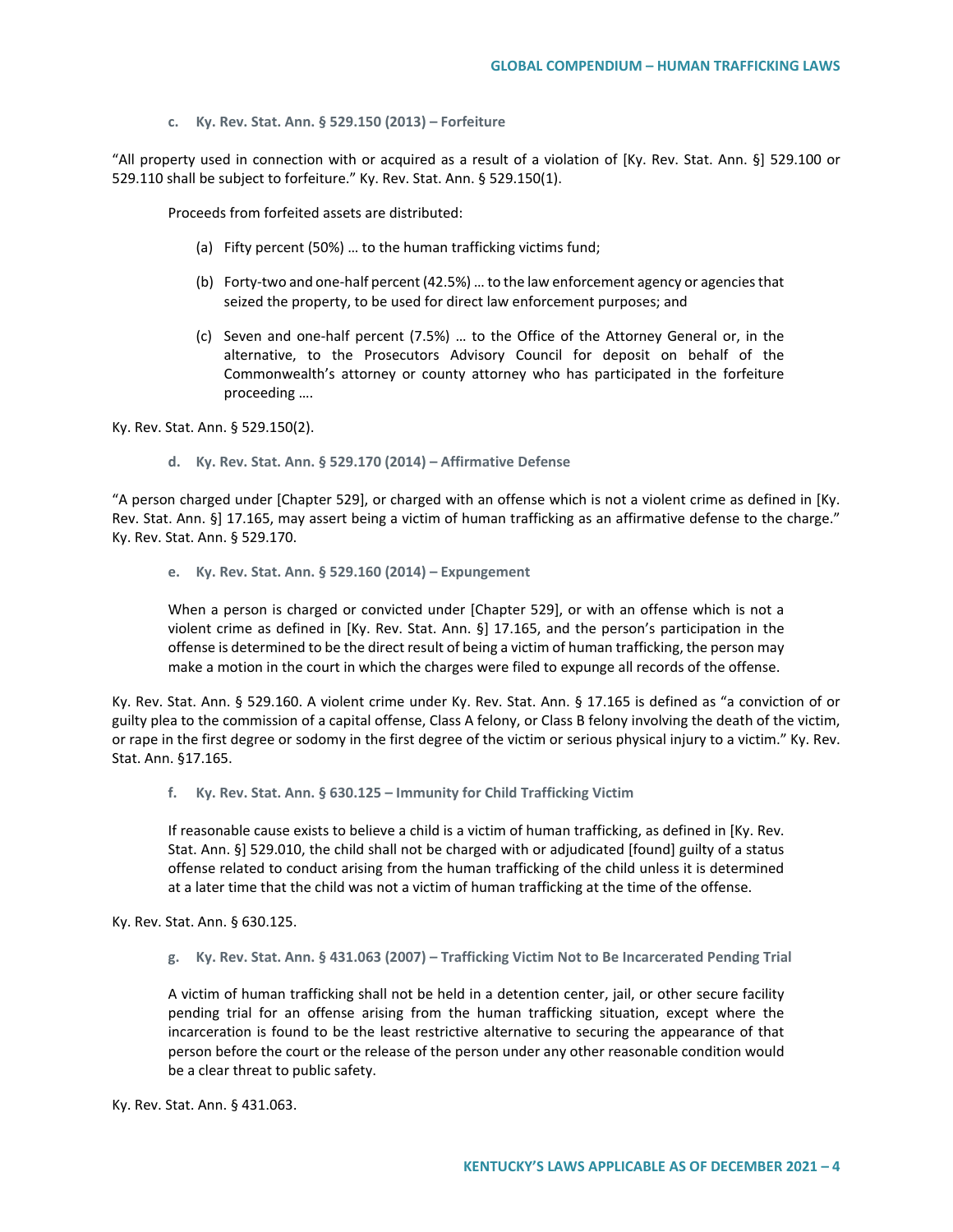#### **2. Online Child Sexual Exploitation and Child Pornography Offenses**

Ky. Rev. Stat. Ann. § 531.310 – Use of a Minor in a Sexual Performance

Ky. Rev. Stat. Ann. § 531.320 – Promoting a Sexual Performance by a Minor

Ky. Rev. Stat. Ann. § 531.335 – Possession or Viewing of Matter Portraying a Sexual Performance by a Minor

Ky. Rev. Stat. Ann. § 531.340 – Distribution of Matter Portraying a Sexual Performance by a Minor

Ky. Rev. Stat. Ann. § 531.350 – Promoting Sale of Material Portraying a Sexual Performance by a Minor

Ky. Rev. Stat. Ann. § 531.360 – Advertising Material Portraying a Sexual Performance by a Minor

Ky. Rev. Stat. Ann. § 531.370 – Using Minors to Distribute Material Portraying a Sexual Performance by a Minor

**3. Ky. Rev. Stat. Ann. § 17.510 (2018) – Sex Offender Registry** 

Adults who commit a sex crime or criminal offense against a victim who is a minor, including human trafficking involving commercial sexual activity or promoting human trafficking involving commercial sexual activity, are required to register with the appropriate local probation and parole office in the county in which they intend to reside.

### **B. Civil Liability Statutes**

- **1. Ky. Rev. Stat. Ann. § 431.082 (2013) – Civil Lawsuits**
	- **a. Summary**

After a defendant's conviction for a human trafficking offense, among some other kinds of offenses, a victim may bring a civil lawsuit against the defendant. Ky. Rev. Stat. Ann. § 431.082(1).

**b. Damages and Other Relief**

The plaintiff may be awarded compensatory and punitive damages. Ky. Rev. Stat. Ann. § 431.082(4). A prevailing plaintiff also "shall be entitled to attorney's fees and all other costs incurred in bringing the [lawsuit], including but not limited to the services of expert witnesses, testing and counseling, and medical and psychological treatment, and other expenses reasonably incurred as a result of the criminal act." Ky. Rev. Stat. Ann. § 431.082(2).

**c. Statute of Limitations**

The plaintiff must commence the civil lawsuit within five years after the claim accrued. Ky. Rev. Stat. Ann. § 413.120.

- **2. Ky. Rev. Stat. Ann. § 413.2485 (2017) – Civil Lawsuit for Trafficked Adult's Damages Resulting from Commercial Sexual Activity**
	- **a. Summary**

A person may bring a civil lawsuit to recover "damages for an injury or illness suffered as a result of an act or series of acts against a person eighteen (18) years old or older that meets the criteria of … [Ky. Rev. Stat. Ann. § 529.100 (human trafficking) or 529.110 (promoting human trafficking)] where the offense involves commercial sexual activity …." Ky. Rev. Stat. Ann. § 413.2485(2). ""No prior criminal prosecution or conviction of the civil defendant for the act or series of acts shall be required to bring" the lawsuit. Ky. Rev. Stat. Ann. § 413.2485(3).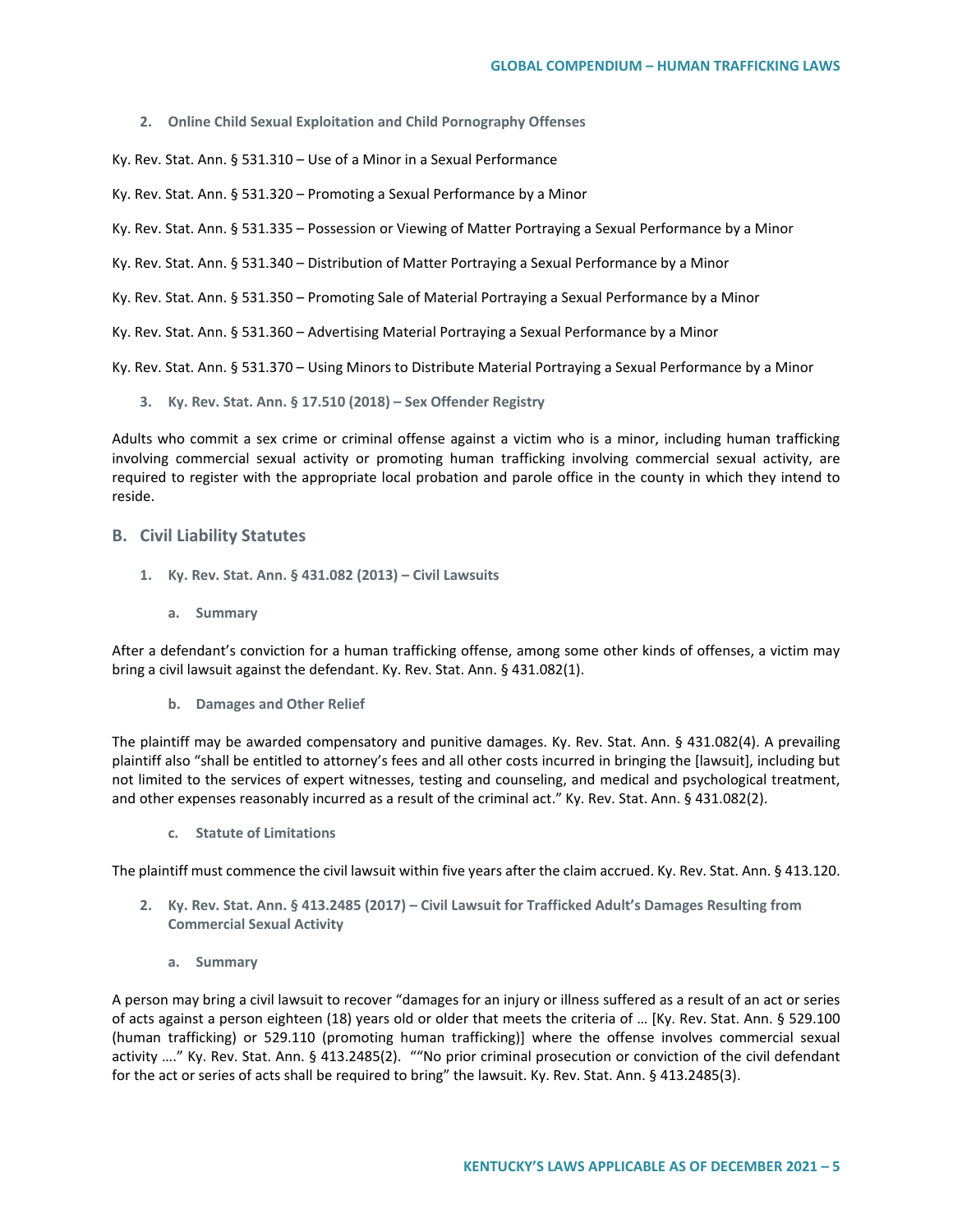**b. Damages and Other Relief**

A plaintiff may recover damages for injury and illness suffered as a result of the defendant's acts. Ky. Rev. Stat. Ann. § 413.2485.

**c. Statute of Limitations**

This civil lawsuit

shall be brought before whichever of the following periods last expires:

- (a) Within five (5) years of the commission of the act or the last of a series of acts by the same perpetrator;
- (b) Within five (5) years of the date the victim knew, or should have known, of the act;
- (c) Within five (5) years upon knowledge or identity of the perpetrator; or
- (d) Within five (5) years of the conviction of a civil defendant for … [Ky. Rev. Stat. Ann. § 529.100 (human trafficking) or 529.110 (promoting human trafficking) where the offense involves commercial sexual activity].

Ky. Rev. Stat. Ann. § 413.2485(2).

- **3. Ky. Rev. Stat. Ann. § 413.249 (2021) – Civil Lawsuit for Trafficked Minor's Damages Resulting Commercial Sexual Activity** 
	- **a. Summary**

A person may bring a civil lawsuit to recover damages for injury or illness suffered as a result of "childhood sexual assault or abuse," which includes a human trafficking offense involving commercial sexual activity and includes a violation of Ky. Rev. Stat. Ann. Chap. 531 involving a minor or depiction of a minor. Ky. Rev. Stat. Ann. § 413.249(1)(a). "No prior criminal prosecution or conviction of the civil defendant for the act or series of acts shall be required to bring" the lawsuit. Ky. Rev. Stat. Ann. § 413.249(1)(a).

**b. Damages and Other Relief**

A plaintiff may recover damages for injury and illness suffered as a result of the defendant's acts.

**c. Statute of Limitations**

This civil lawsuit

shall be brought before whichever of the following periods last expires:

- (a) Within ten (10) years of the commission of the act or the last of a series of acts by the same perpetrator;
- (b) Within ten (10) years of the date the victim knew, or should have known, of the act;
- (c) Within ten (10) years after the victim attains the age of eighteen (18) years; or
- (d) Within ten (10) years of the conviction of a civil defendant for an offense included in the definition of childhood sexual assault or abuse.

Ky. Rev. Stat. Ann. § 413.249(2). These time periods: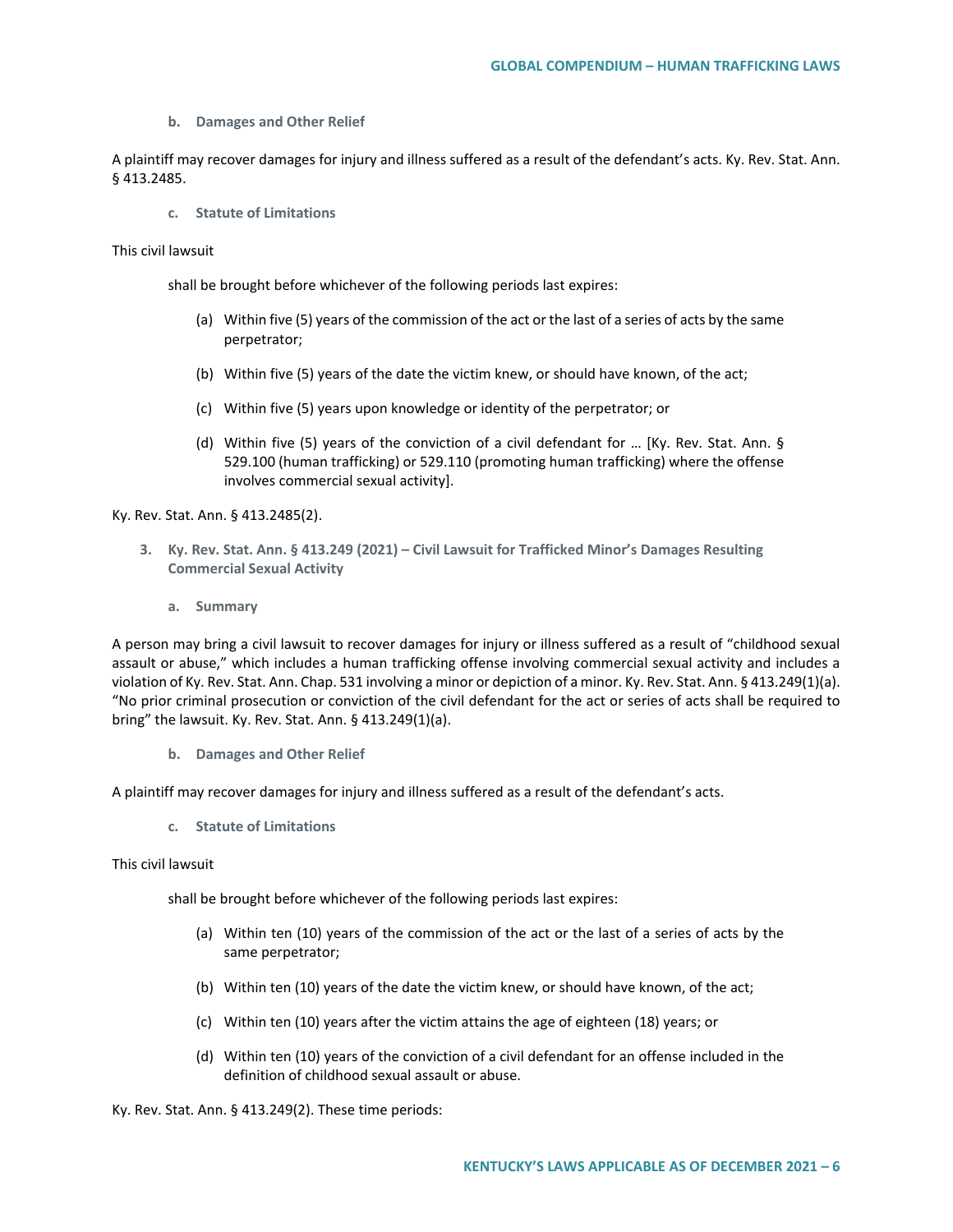shall apply to civil [lawsuits] for recovery of damages for injury or illness against:

- (a) A person alleged to have committed the act; or
- (b) An entity that owed a duty of care to the plaintiff, where a wrongful or negligent act by an employee, officer, director, official, volunteer, representative, or agent of the entity was the legal cause of the [act] that resulted in the injury to the plaintiff.

Ky. Rev. Stat. Ann. § 413.249(3).

"If a complaint is filed alleging an act of childhood sexual assault that occurred more than ten (10) years earlier, the complaint shall be accompanied by a motion to seal …. The clerk of court must immediately seal the complaint …." Ky. Rev. Stat. Ann. § 413.249(4).

The victim does not have a potential claim "against a third party unless the third party failed to act as a reasonable person or entity in complying with their duties to the victim." Ky. Rev. Stat. Ann. § 413.249(5).

In 2021, the Kentucky legislature revived childhood sexual assault lawsuits that were barred as of March 23, 2021, because the applicable statute of limitations had expired. Such lawsuits "may be brought if commenced within five (5) years of the date on which the applicable statute of limitations expired." Ky. Rev. Stat. Ann. § 413.249(7)(b).

## **C. Additional Statutes Specific to Human Trafficking**

**1. Ky. Rev. Stat. Ann. §§ 337.010** *et seq***. (2021) – Wages and Hours**

An employee owed wages may bring a civil lawsuit against an offending employer to recover unpaid wages. Ky. Rev. Stat. Ann. § 337.020. The court may also award a successful employee an amount equal to unpaid wages as liquidated damages, attorney's fees, and costs. Ky. Rev. Stat. Ann. § 337.385. Employers may face additional civil penalties for noncompliance. Ky. Rev. Stat. Ann. § 337.990.

More information is available at: [https://labor.ky.gov/standards/Pages/Wages-and-Hours.aspx#FAQ.](https://labor.ky.gov/standards/Pages/Wages-and-Hours.aspx)

**2. Ky. Rev. Stat. Ann. § 15A.068 (2013) – Department of Juvenile Justice and Child Trafficking Victims** 

If, during the course of screening, assessing, or providing services to a child committed to or in the custody of the [Department of Juvenile Justice (**department**)], there is reasonable cause to believe that the child is a victim of human trafficking as defined in [Ky. Rev. Stat. Ann. §] 529.010, the department shall:

- (a) File a report with the Cabinet for Health and Family Services …;
- (b) Notify the child's attorney that the child may be a victim of human trafficking; and
- (c) If the child does not pose a threat to public safety, petition the court to transfer custody from the department to the Cabinet for Health and Family Services.

Ky. Rev. Stat. Ann. § 15A.068.

**3. Ky. Rev. Stat. Ann. § 15.334 (2020) – Law Enforcement Training** 

Students attending a law enforcement basic training course must be taught to investigate and screen cases for human trafficking, about human trafficking laws, and about resources for victims of human trafficking.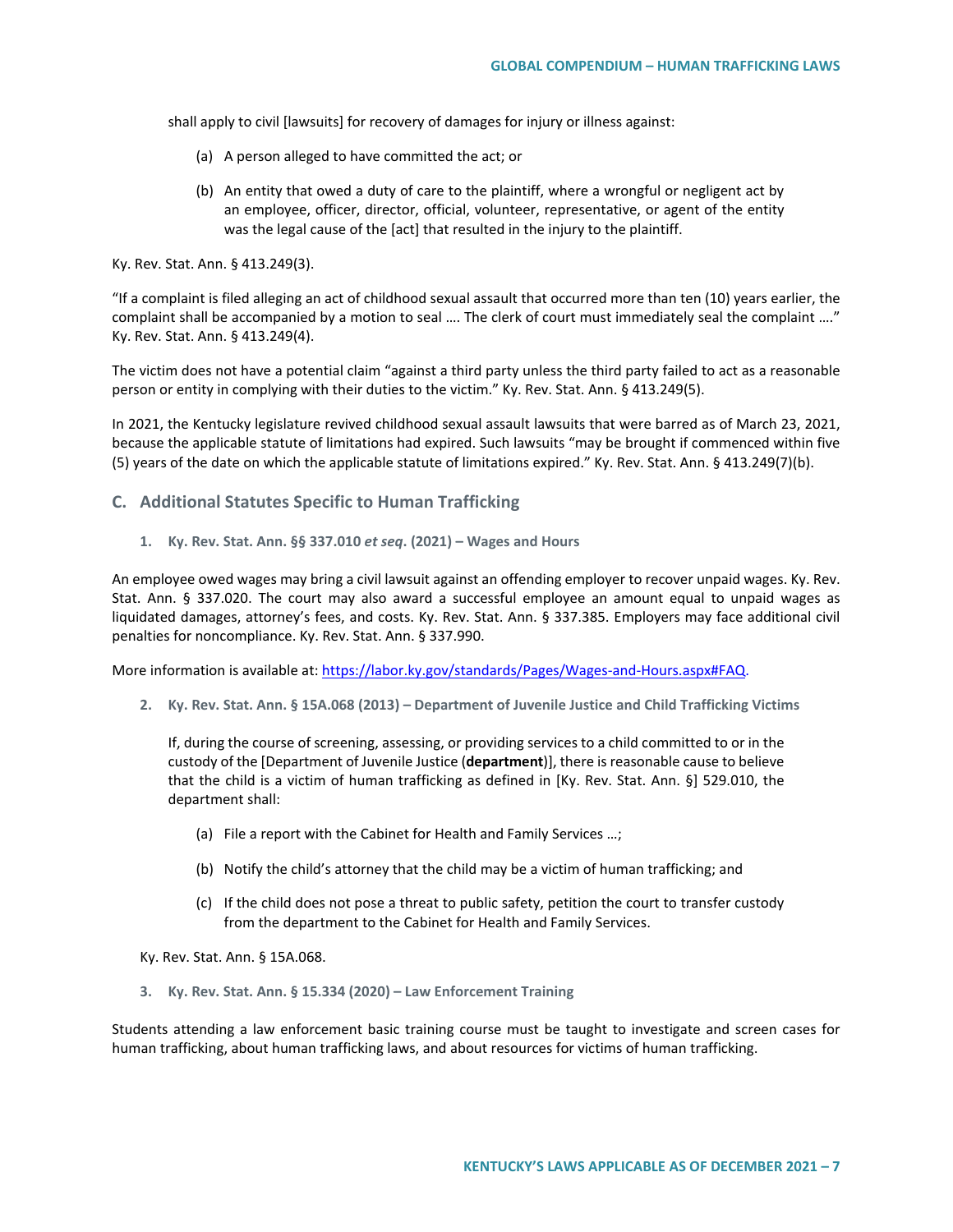**4. Ky. Rev. Stat. Ann. § 15.718 (2013) – Government Attorneys and Staff Training**

At least once every two years, the Attorney General shall provide initial training courses and continuing education courses for state and county attorneys and their staff concerning:

[t]he appropriate response to victims of human trafficking, including but not limited to screening for victims of human trafficking, federal and state legislation on human trafficking, appropriate services and referrals for victims of human trafficking, working with interpreters, and agency protocol for handling child trafficking cases.

Ky. Rev. Stat. Ann. § 15.718.

**5. Ky. Rev. Stat. Ann. § 16.173 (2013) – Kentucky State Police Unit to Receive and Investigate Trafficking Complaints** 

The Department of Kentucky State Police shall designate a unit … to receive and investigate complaints of human trafficking. The unit shall cooperate with and assist prosecutorial agencies and local and federal law enforcement, as well as law enforcement from other states, in the receipt and investigation of complaints of human trafficking.

Ky. Rev. Stat. Ann. § 16.173.

**6. Ky. Rev. Stat. Ann. § 176.415 (2017); Ky. Rev. Stat. Ann. § 156.095 (2020) – Posters**

"The Department of Highways shall post in every restroom located on the premises of each rest area in the Commonwealth a printed sign in English and Spanish … displaying the current telephone hotline number of the National Human Trafficking Resource Center …." Ky. Rev. Stat. Ann. § 176.415(2). "Every public school shall prominently display the … National Human Trafficking Reporting Hotline number administered by the United States Department for Health and Human Services." Ky. Rev. Stat. Ann. § 156.095(8)(g).

**7. Ky. Rev. Stat. Ann. § 336.075 (2013) – Labor Cabinet Reports of Human Trafficking**

The Labor Cabinet:

shall report all incidents of human trafficking as defined in [Ky. Rev. Stat. Ann. §] 529.010 about which the cabinet knows or has reasonable cause to believe within twenty-four (24) hours to a local law enforcement agency or the Department of Kentucky State Police, and the appropriate Commonwealth's attorney or county attorney.

Ky. Rev. Stat. Ann. § 336.075(1). "Anyone acting upon reasonable cause in the making of a report … in good faith shall have immunity from any liability, civil or criminal, that might otherwise be incurred or imposed." Ky. Rev. Stat. Ann. § 336.075(2).

**8. Ky. Rev. Stat. Ann. § 422.295 (2007) – Confidentiality of Communications Between Human Trafficking Victim and Caseworker**

"A human trafficking victim has a privilege to refuse to disclose and to prevent any other person from disclosing confidential communications made to a trafficking victim counselor for the purpose of receiving counseling, therapy, services, information, or treatment related to human trafficking." Ky. Rev. Stat. Ann. § 422.295(2).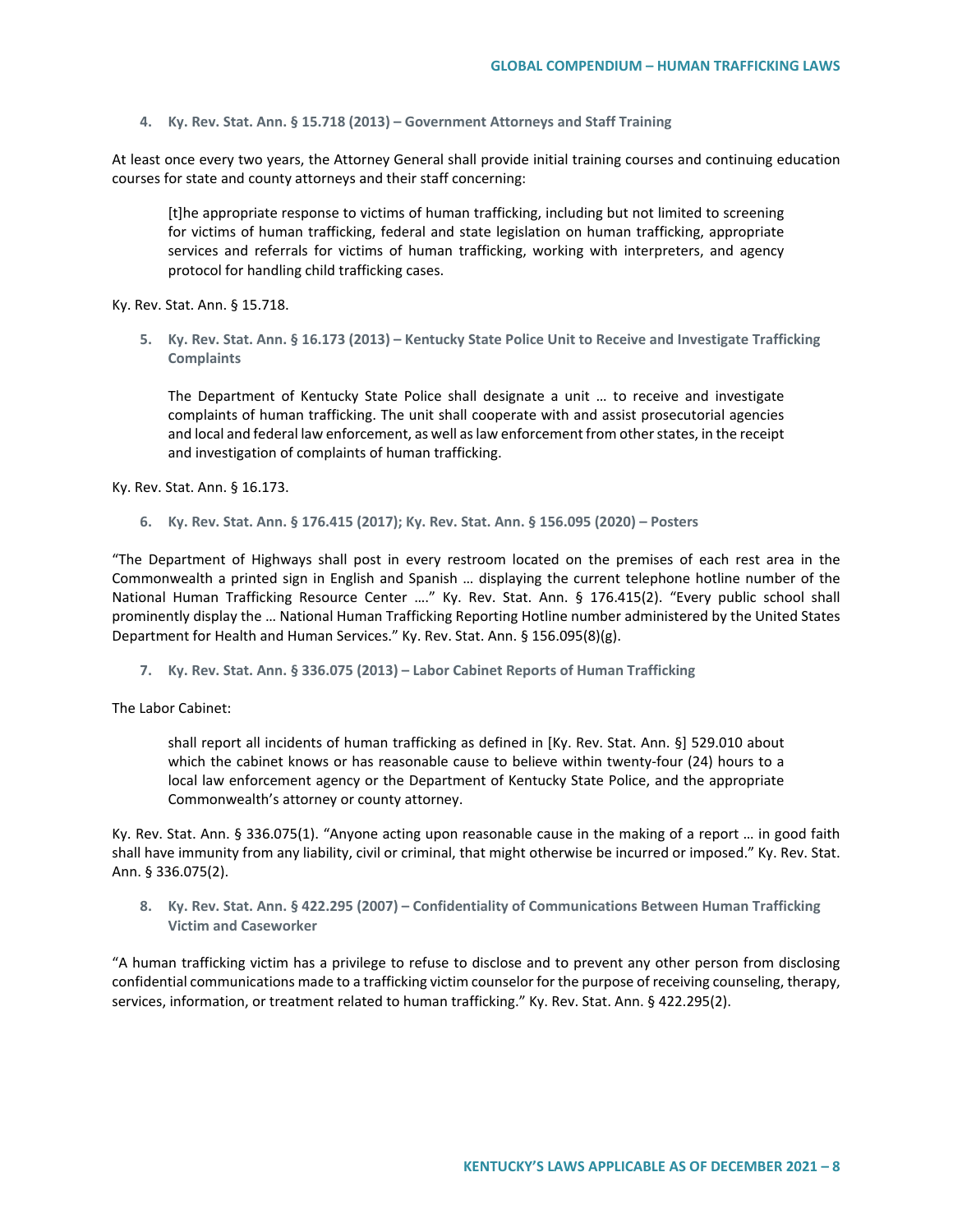**9. Ky. Rev. Stat. Ann. § 529.140 (2020) – Human Trafficking Victims Fund**

The Human Trafficking Victims Fund distributes money "to agencies serving victims of human trafficking, including but not limited to law enforcement agencies, prosecutorial agencies, and victim service agencies" in accordance with procedures developed by the Office of the Attorney General. Ky. Rev. Stat. Ann. § 529.140(3)

**10. Ky. Rev. Stat. Ann. § 620.029 (2013) – Health and Family Services Cabinet and Child Trafficking Victims** 

The Cabinet for Health and Family Services (**cabinet**) shall work with other agencies to investigate reports alleging a child is a victim of human trafficking and provide the child with appropriate treatment and services. The cabinet annually shall "submit to the Legislative Research Commission a comprehensive report detailing the number [of] reports the cabinet has received, the number of reports in which the cabinet has investigated and determined a child is the victim of human trafficking, and the number of cases in which services were provided." Ky. Rev. Stat. Ann. § 620.029(2).

**11. Ky. Rev. Stat. Ann. §§ 620.030, 620.040 (2019) – Reports of Child Trafficking Victims**

Kentucky imposes a duty to report human trafficking on certain individuals. Ky. Rev. Stat. Ann. § 620.030.

Any person who knows or has reasonable cause to believe that a child is a victim of human trafficking as defined in [Ky. Rev. Stat. Ann. §] 529.010 shall immediately cause an oral or written report to be made to a local law enforcement agency or the Department of Kentucky State Police; or the [Cabinet for Health and Human Services] or its designated representative; or the Commonwealth's attorney or the county attorney; by telephone or otherwise.

Ky. Rev. Stat. Ann. § 620.030(3). An intentional violation of the duty to report is a Class B misdemeanor for the first offense, a Class A misdemeanor for the second offense, and a Class D felony for each subsequent offense. Ky. Rev. Stat. Ann. § 620.030(8).

The recipient of:

a report alleging a child is a victim of human trafficking pursuant to [Ky. Rev. Stat. Ann. §] 620.030(3) shall immediately notify the [Cabinet for Health and Human Services] or its designated representative, the local law enforcement agency or the Department of Kentucky State Police, and the Commonwealth's or county attorney of the … report.

Ky. Rev. Stat. Ann. § 620.040(1).

## **D. Significant Cases**

No significant cases regarding Kentucky's trafficking statutes were found.

## **E. Academic Research/Papers**

No academic research or papers were found regarding Kentucky's human trafficking statutes.

#### **F. Resources**

Kentucky Attorney General's Office:

[https://ag.ky.gov/Priorities/Protecting-Kentuckians/Pages/Human-Trafficking.aspx;](https://ag.ky.gov/Priorities/Protecting-Kentuckians/Pages/Human-Trafficking.aspx)  https://youreyessavelives.ky.gov/Pages/Laws-and-Human-Trafficking.aspx